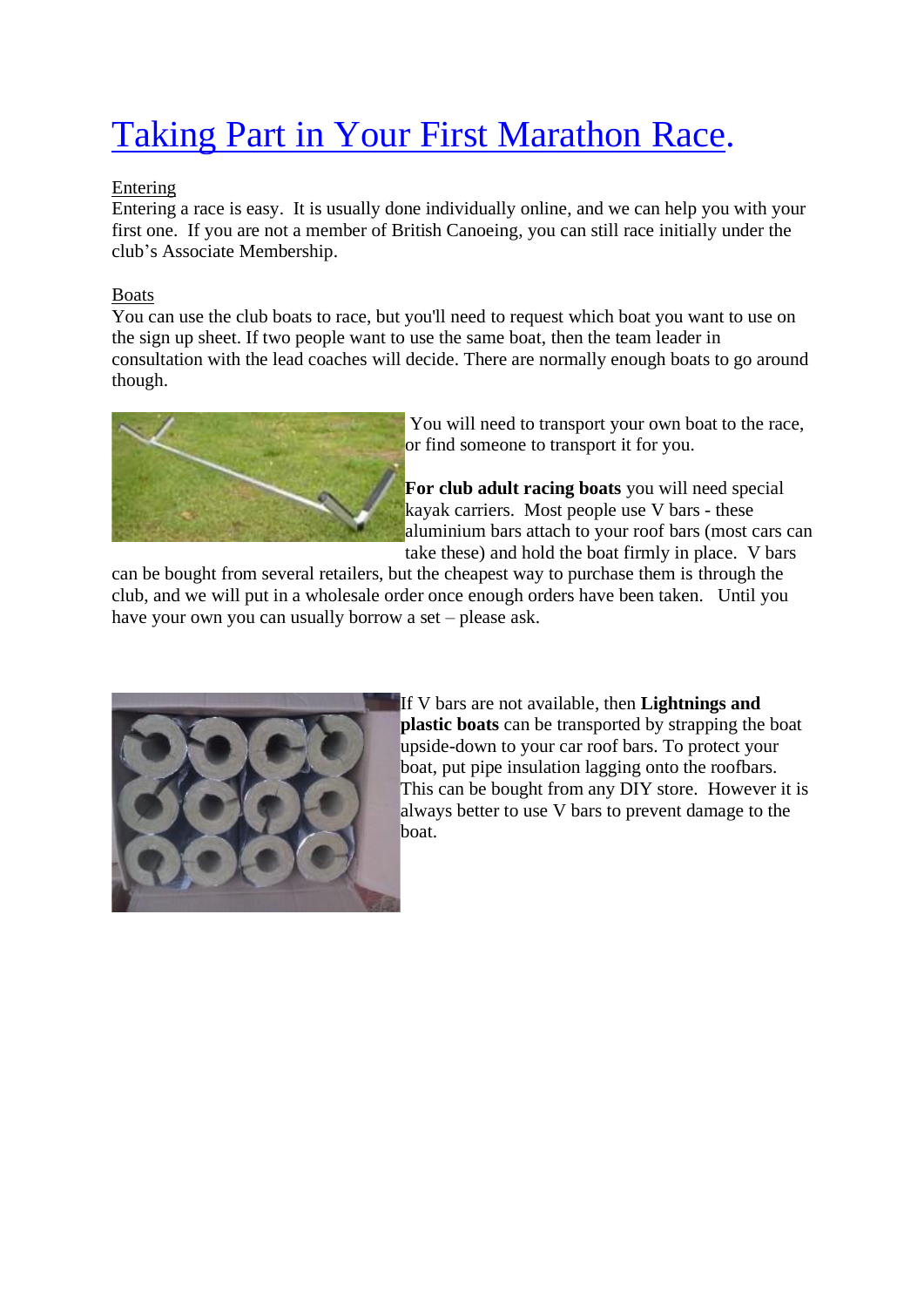You'll need to buy some straps. Don't go buying ones with a ratchet fitting: pop down to Halfords and buy a couple of 2.5m luggage straps. Their own brand ones are a lot cheaper than the Thule one illustrated.



Make sure that someone shows you how to put the boat on the roof and strap it down correctly. Boats need to be strapped pretty firmly. Before strapping the boat down, you may need to take the seat out and put it in the car, and make sure any buoyancy is firmly fixed in the boat, or put it in your car. After a few races you might buy a cockpit cover so that you don't need to take out the buoyancy or seat, and they have the added bonus of reducing the drag and keeping petrol costs down, as well as

keeping rain out of your boat while you are driving to the race.

#### Numbers

If you are racing in the Southern Region, number boards are supplied and the club's team leader will give this to you at the race. This is a rectangle of white plastic that fits into a slot on the back of the boat. For some other regions you'll need to buy your own blank board and construct your number out of black electrical tape. The number boards then sit in the holder behind the cockpit of the boat. It's always useful to have a supply of split pins to keep the number safe – the number and the holder have pre-cut holes in them.

#### Divisions

Marathon racing is based on a divisional structure. Under 12s (and U14s new to racing) start in the Geoff Sanders Series, racing over 2 miles. Everyone else goes straight into divisional racing, usually starting in Division 9, the lowest division. If you are in a single boat, you'll be entered for the Division 9 K1 race: if you are in a double boat, you'll probably be entered in the Division 9K2 race, unless you are paddling with a much stronger paddler, in which case you might get bumped up a division. Your number will show your division. All division 9 numbers will start with 9. K1 numbers will be 901 to 949; K2 numbers will be 951 to 999. The same principle applies to other divisions, so for instance, 721 would show a division 7 K1 paddler, and you'd know there are at least 21 paddlers in that race. Division 9 races are normally about four miles.

#### Procedure.

Before the day, find out what time your race starts, and what time the briefing is. Make sure you arrive a good half-hour or more before the briefing. When you arrive at the race, you'll need to book in with the team leader. At out of region races, sign in and pay at the booking in desk. Get yourself ready and get your boat set up. Make sure all the wing nuts on the footrest are tight - they might have come loose during the journey. If you took the buoyancy out, make sure you've put it back and it's secure.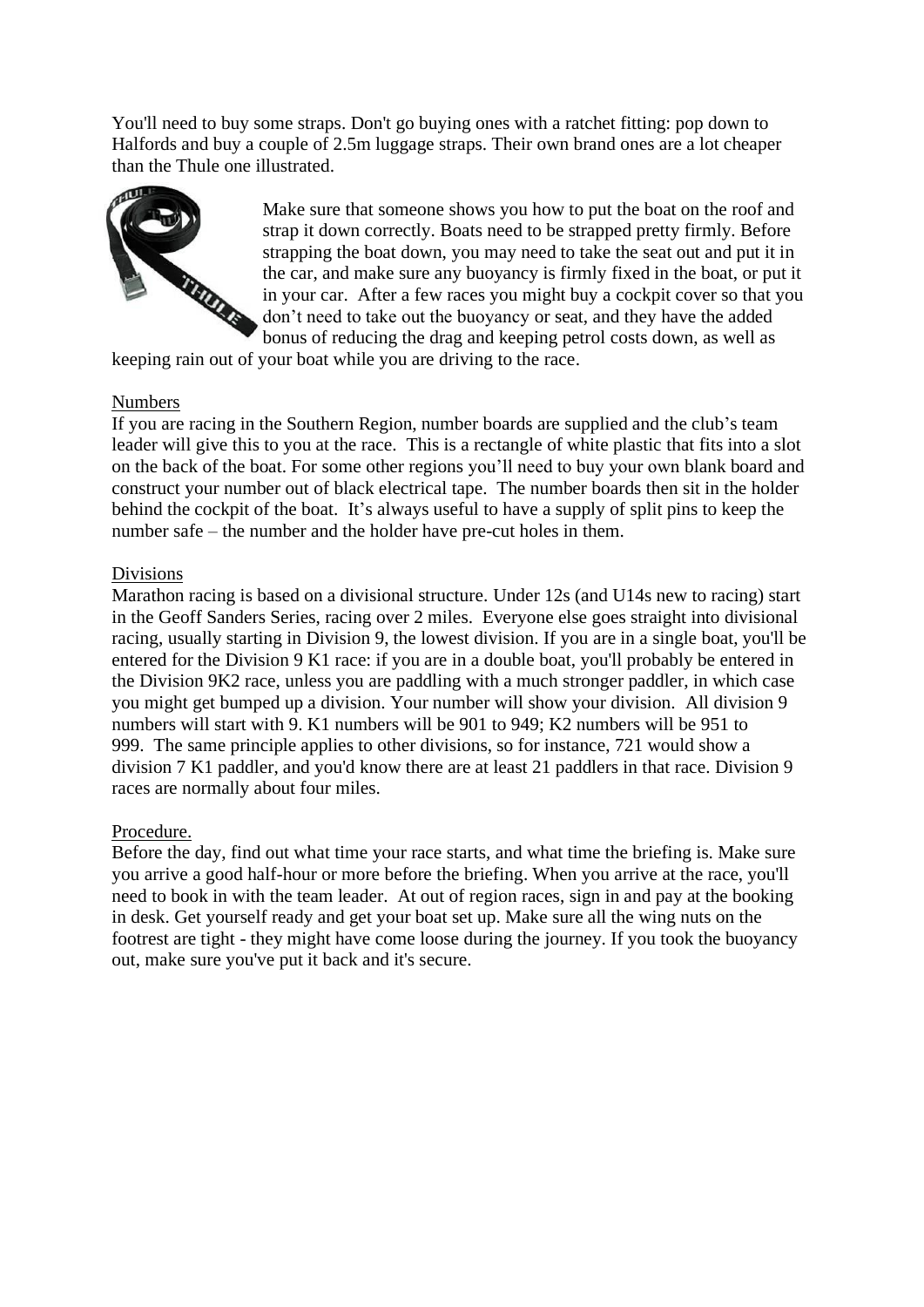At the briefing, the race organiser will explain the course, talk about any hazards and then announce the order of the races. Races normally go off at one minute intervals, and Division 9 races are usually the last, or among the last, to go. You'll be told where to warm up, and where to wait for the start of your race.

#### On the Water

After the briefing, there will be a rush to get boats on the water. Take your time: you're in no hurry. Once on the water, do some warming up: get used to the choppy conditions - with boats everywhere, the water can seem very lumpy. Try practising a few starts. After a while, the first races will be called to the start. Now's the time to find where the rest of the Division 9 paddlers have located themselves, and to join up with them. Watch the other starts and see how paddlers go sprinting off to gain a good position.

#### The Start

Eventually it will be your turn. Don't be tempted to tuck yourself in behind the other boats: all that will happen is that you'll get a lot of choppy water to deal with. Get on the front row and get ready to sprint. The starter will try to get the boats into some sort of line: this can take a while. Eventually, the starter will say, "Are you ready? Go!", or "Attention! Go!" or something similar. The water will be a bit choppy and there might be boats everywhere. If your boat develops a mind of its own, don't panic - just keep paddling as hard as you can and maintain your balance. It will all settle down and you'll find yourself in relatively calm water.

#### The Race

If you are going downstream, stay in the middle of the river. If you are going upstream, hug the bank. You're supposed to stay on the right hand side of the river, but paddlers often cut across. Copy the boats in front, the paddlers will (mostly) know what they are doing. Try to tuck yourself in right behind another boat and ride on their wash wave. This saves a lot of effort.

Eventually, you'll come to the turn. You'll know you're getting near when you see paddlers from the earlier races coming toward you on their way back. Give them plenty of room. Sometimes the turn is round the pillar of a bridge, but more often it's round a buoy. Take your time. People most often come to grief when they approach a turn too fast. If there are other boats around, be prepared to get bumped into. If you are unlucky enough to swim here, or anywhere else for that matter, get your boat to the side, empty it, get back in and carry on. As you near the finish, you'll hear plenty of Banbury paddlers cheering you in. Put on a good sprint finish and bask in your achievement.

#### After the Race

Once you've recovered, make sure you get your paddler snack. Food and drink is provided free to all paddlers. Sometimes this can just be a drink of squash and a piece of fruit; sometimes it can be considerably more than this.

Results are usually put up quite quickly after the race: you can find your position and compare your time with those of people in other races.